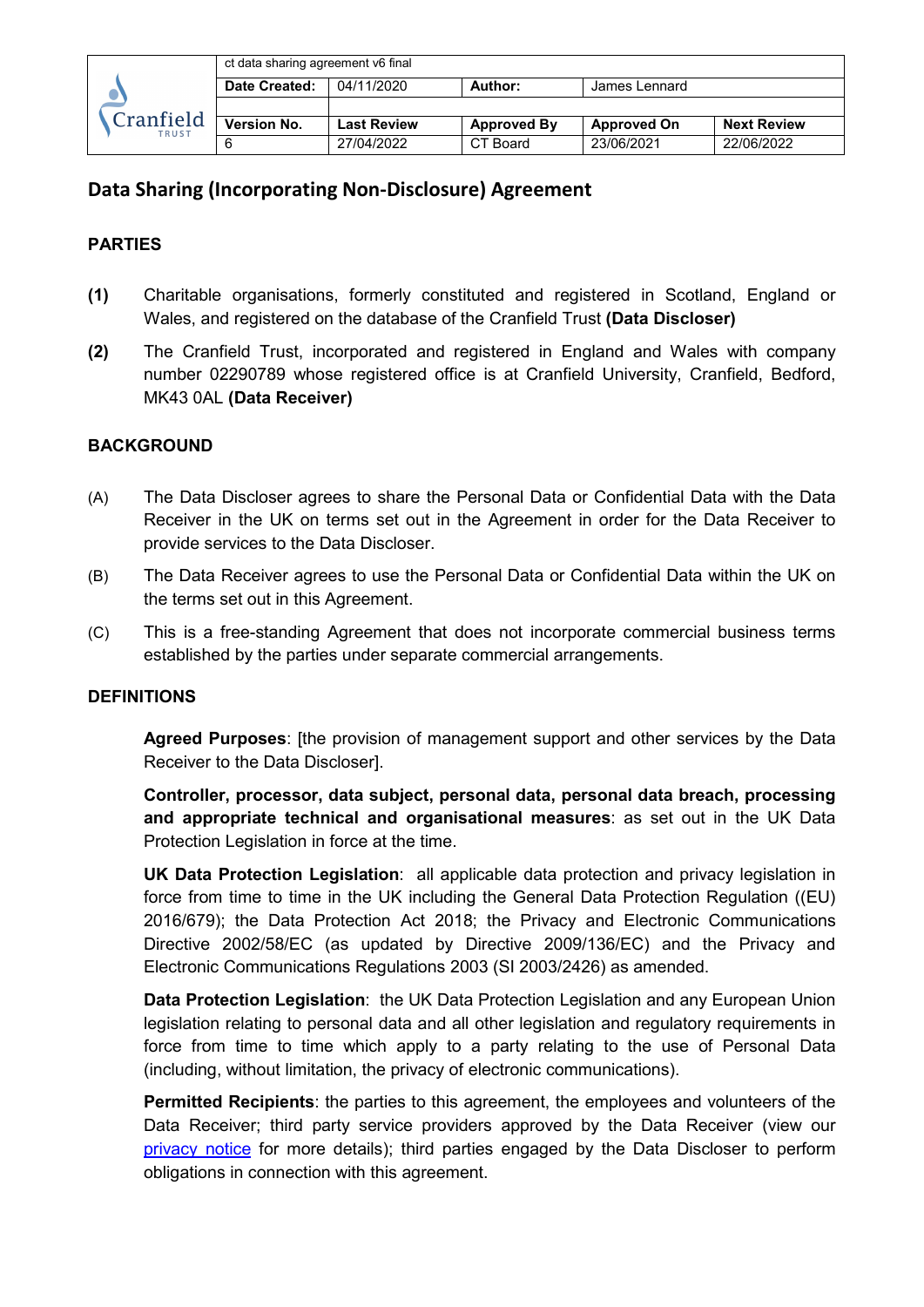| Cranfield<br><b>TRUST</b> | ct data sharing agreement v6 final |                    |                    |                    |                    |
|---------------------------|------------------------------------|--------------------|--------------------|--------------------|--------------------|
|                           | Date Created:                      | 04/11/2020         | Author:            | James Lennard      |                    |
|                           |                                    |                    |                    |                    |                    |
|                           | <b>Version No.</b>                 | <b>Last Review</b> | <b>Approved By</b> | <b>Approved On</b> | <b>Next Review</b> |
|                           |                                    | 27/04/2022         | CT Board           | 23/06/2021         | 22/06/2022         |

**Shared Personal Data**: the personal data to be shared between the parties under clause 1.1 of this agreement. Shared Personal Data shall include the following categories of information relevant to the following categories of data subject:

- a) Employees, trustees, directors, consultants, customers, contractors, shareholders, workers, volunteers and service users of the Data Discloser;
- b) Contact details (including email, phone number, physical address).

**Shared Confidential Data**: the confidential data to be shared between the parties under clause 1.1 of this agreement. Shared Confidential data shall include the following categories of information that whilst not directly linked to identifiable data subjects, may be sensitive in revealing the identity or nature of business of the Data Discloser:

a) Business plans, proposals, financial information, contracts, forms, charts, diagrams, organizational structures, templates, policies, scenarios.

**Data Excepted from this agreement:** The undertakings in clauses 1.3 and 1.4 apply to all shared Personal and Confidential Data disclosed by the parties, regardless of the way or form in which it is disclosed or recorded, but they do not apply to:

- a) any information which is or in future comes into the public domain (unless as a result of the breach of this Agreement); or
- b) any information which is already known to the Data Discloser and which was not subject to any obligation of confidence before it was disclosed to the Data Receiver by the other party.

Nothing in this Agreement will prevent the Data Receiver from making any disclosure of the Confidential Information required by law or by any competent authority.

## **1. DATA PROTECTION**

- 1.1 **Shared Data.** This clause sets out the framework for the sharing of personal or confidential data between the parties as controllers. Each party acknowledges that the Data Discloser will regularly disclose to the Data Receiver Shared Personal Data for the Agreed Purposes.
- 1.2 **Effect of non-compliance with UK Data Protection Legislation.** Each party shall comply with all the obligations imposed on a controller under the UK Data Protection Legislation, and any material breach of the UK Data Protection Legislation by one party shall, if not remedied within 30 days of written notice from the other party, give grounds to the other party to terminate this agreement with immediate effect.
- 1.3 **Particular obligations relating to data sharing.** The Data Discloser shall:
	- (a) Ensure that is has a lawful basis for the collection and processing of the Shared Personal Data or Shared Confidential Data, including the transfer to the Data Receiver;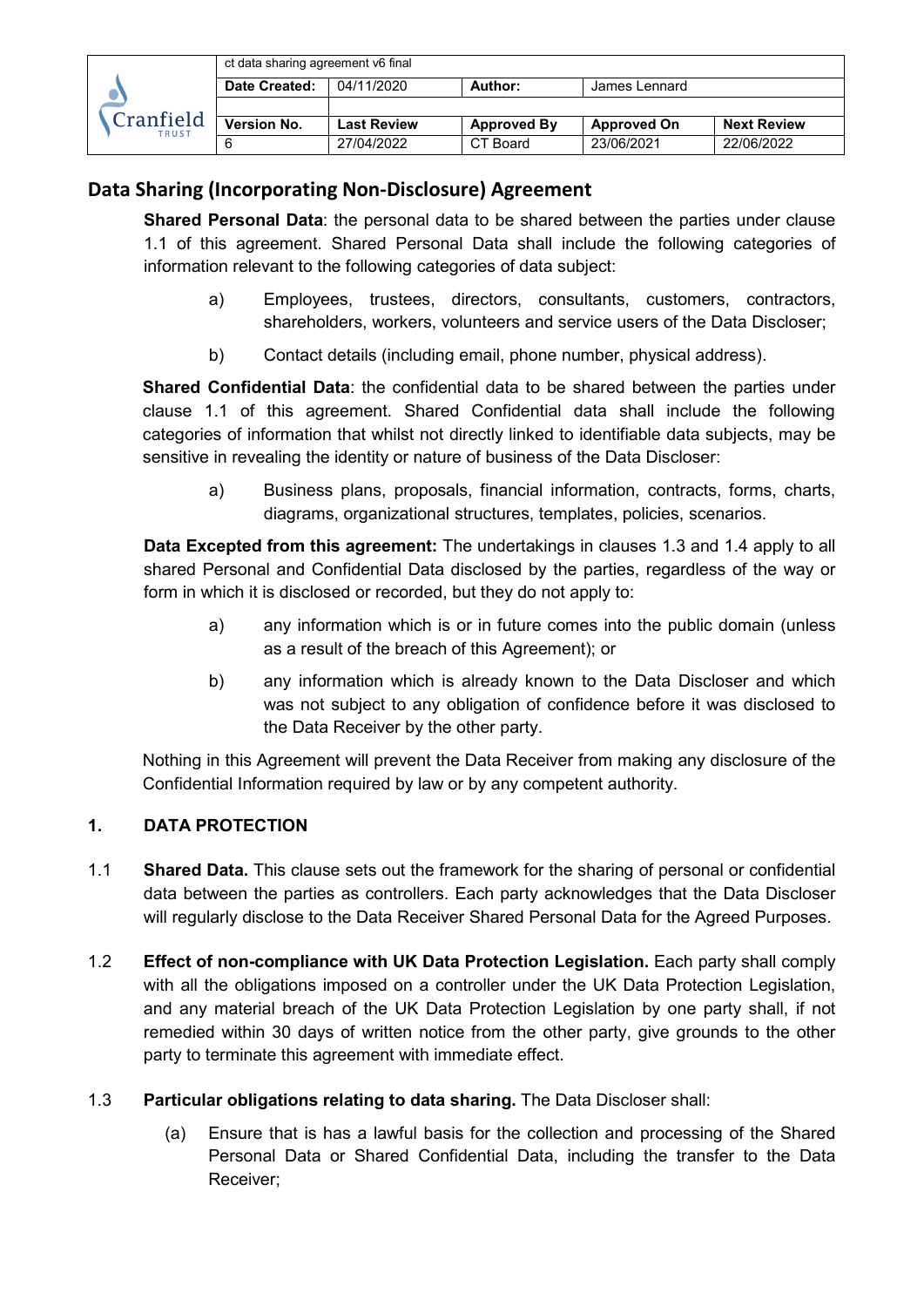

- (b) prior to the transfer of the Shared Personal Data, carry out a data protection impact assessment if required by the UK Data Protection Legislation;
- (c) ensure that it has all necessary notices and consents in place to enable lawful transfer of the Shared Personal Data or Shared Confidential Data to the Permitted Recipients and use for the Agreed Purposes;
- (d) give full information to any data subject whose personal data may be processed under this agreement of the nature of such processing as required by Data Protection Legislation;
- (e) provide the Shared Personal Data to the Data Receiver by using secure methods; and
- (f) keep the Shared Personal Data accurate and up to date.

#### 1.4 **Particular obligations of the Data Receiver.** The Data Receiver shall:

- (a) process the Shared Personal Data only for the Agreed Purposes;
- (b) not disclose or allow access to the Shared Personal Data or Shared Confidential Data to anyone other than the Permitted Recipients, unless required by applicable law or on the instruction of the Data Discloser or the relevant data subject;
- (c) ensure that all Permitted Recipients are subject to written contractual obligations concerning data protection (including obligations of confidentiality);
- (d) ensure that it has in place appropriate technical and organisational measures to protect against unauthorised or unlawful processing of personal data and against accidental loss or destruction of, or damage to, personal data, save that the Data Discloser acknowledges that some of the Permitted Recipients are volunteers who provide services to the Data Receiver using their own equipment (see Appendix 2 for more information);
- (e) at the written direction of the Data Discloser, delete or return Shared Personal Data or Shared Confidential Data and copies thereof to the Data Discloser on termination of this agreement unless required by law to store the personal data; and
- (f) not transfer any personal data received from the Data Discloser outside the EEA unless the transferor:
	- (i) complies with the provisions of Articles 26 of the GDPR (in the event the third party is a joint controller); and
	- (ii) ensures that (i) the transfer is to a country approved by the European Commission as providing adequate protection pursuant to Article 45 of the GDPR; or (ii) there are appropriate safeguards in place pursuant to Article 46 GDPR; or (iii) Binding corporate rules are in place or (iv) one of the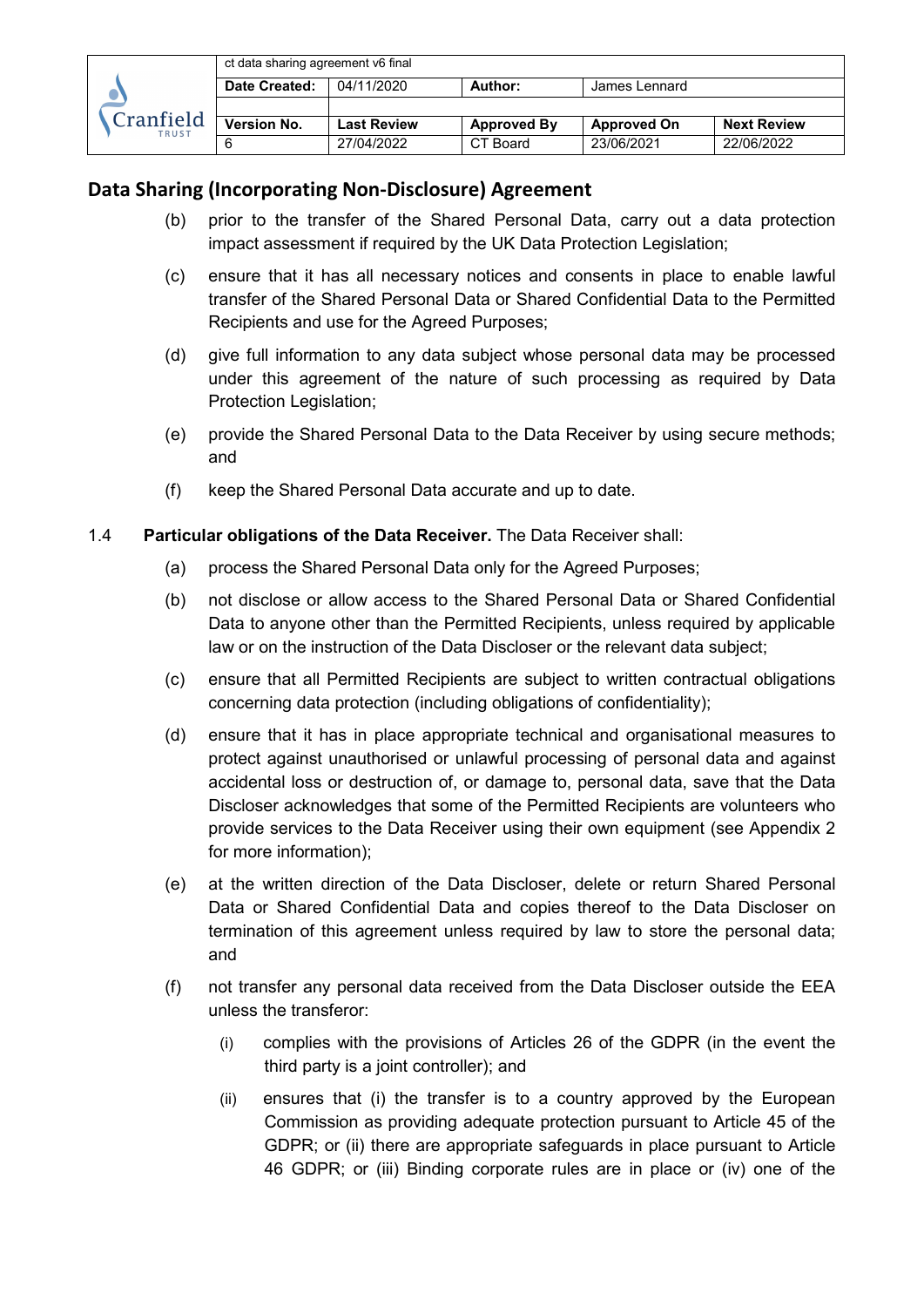|                           | ct data sharing agreement v6 final |                    |                    |                    |                    |
|---------------------------|------------------------------------|--------------------|--------------------|--------------------|--------------------|
| Cranfield<br><b>TRUST</b> | Date Created:                      | 04/11/2020         | Author:            | James Lennard      |                    |
|                           |                                    |                    |                    |                    |                    |
|                           | <b>Version No.</b>                 | <b>Last Review</b> | <b>Approved By</b> | <b>Approved On</b> | <b>Next Review</b> |
|                           |                                    | 27/04/2022         | CT Board           | 23/06/2021         | 22/06/2022         |

derogations for specific situations in Article 49 GDPR applies to the transfer.

- 1.5 **Mutual assistance.** Each party shall assist the other in complying with all applicable requirements of the UK Data Protection Legislation. In particular, each party shall:
	- (a) on request, consult with the other party about any notices given to data subjects in relation to the Shared Personal Data;
	- (b) promptly inform the other party about the receipt of any data subject access request relevant to the Shared Personal Data;
	- (c) provide the other party with reasonable assistance in complying with any data subject access request relevant to the Shared Personal Data;
	- (d) assist the other party, at the cost of the other party, in responding to any request from a data subject and in ensuring compliance with its obligations under the UK Data Protection Legislation with respect to security, personal data breach notifications, data protection impact assessments and consultations with supervisory authorities or regulators;
	- (e) notify the other party without undue delay on becoming aware of any personal data breach relevant to the Shared Personal Data unless such personal data breach is not likely to give rise to a risk to the rights and freedoms of data subjects;
	- (f) provide the other party with contact details of at least one employee as point of contact and responsible manager for all issues arising out of the UK Data Protection Legislation.

## **2. Miscellaneous**

- 2.1 Neither this Agreement nor the supply of any information grants the Data Receiver any licence, interest or right in respect of any intellectual property rights of the other party except the right to copy the Shared Personal or Confidential Data disclosed by the other party solely for the Agreed Purposes.
- 2.2 A person who is not a party to this Agreement shall not have any rights under the Contracts (Rights of Third Parties) Act 1999 to enforce any term of this Agreement.
- 2.3 No variation of this agreement shall be effective unless it is in writing and signed by the parties (or their authorised representatives).
- 2.4 Nothing in this agreement is intended to, or shall be deemed to, establish any partnership or joint venture between any of the parties, constitute any party the agent of another party, or authorise any party to make or enter into any commitments for or on behalf of any other party.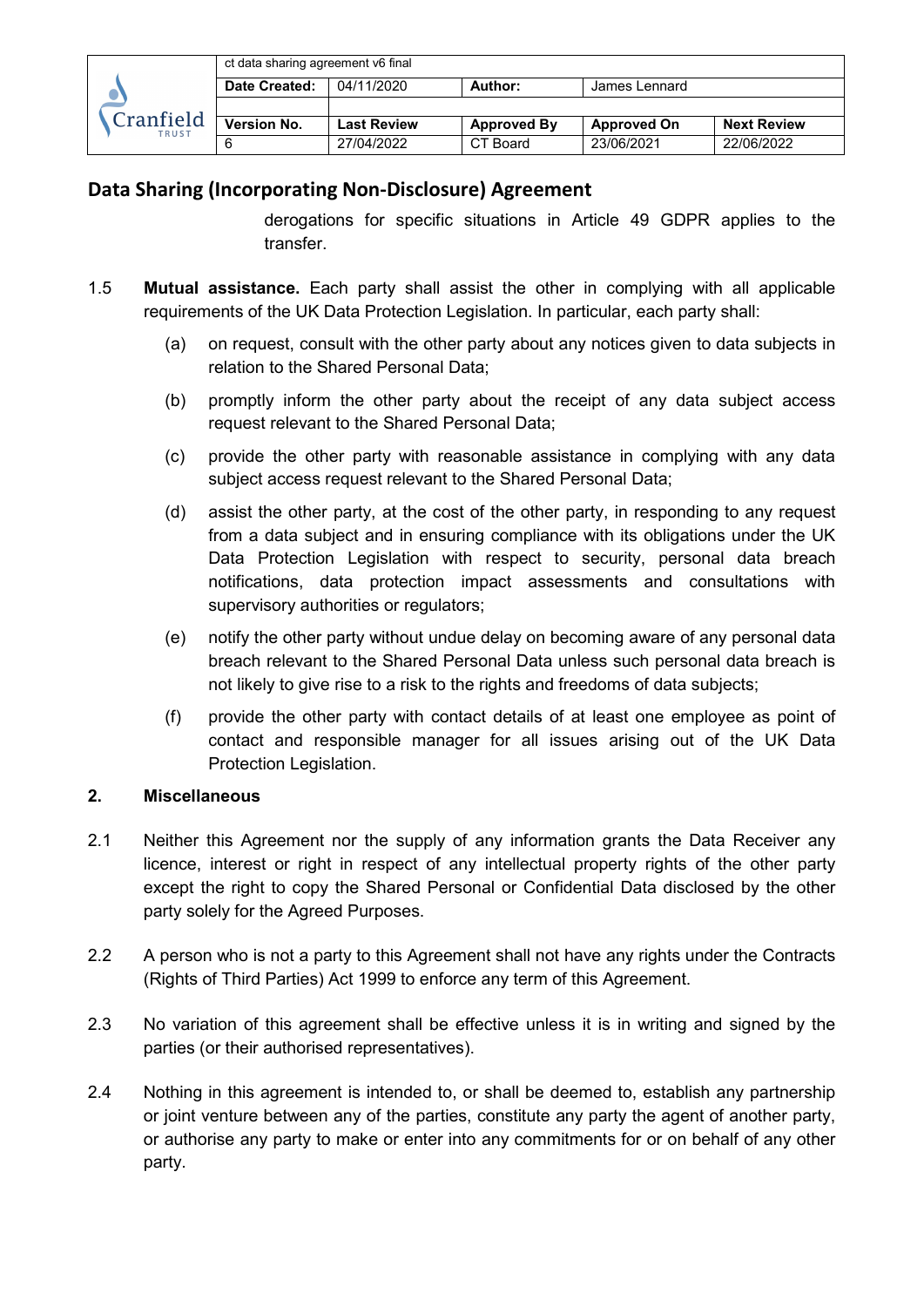

- 2.5 Any notice given to a party under or in connection with this agreement shall be in writing, addressed to the registered contact of both parties and shall be:
	- (a) delivered by hand or by pre-paid first-class post or other next working day delivery service at its registered office (if a company) or its principal place of business (in any other case); or
	- (b) sent by email to the registered contact of both parties.
- 2.6 Any notice shall be deemed to have been received:
	- (a) if delivered by hand, on signature of a delivery receipt or at the time the notice is left at the proper address; and
	- (b) if sent by pre-paid first-class post or other next working day delivery service, at 9.00 am on the second Business Day after posting or at the time recorded by the delivery service and
	- (c) if sent by email, at the time of transmission, or if this time falls outside business hours in the place of receipt, when business hours resume (meaning 9:00 am to 5:00 pm Monday to Friday on a day that is not a public holiday in the place of receipt).
- 2.7 This clause does not apply to the service of any proceedings or other documents in any legal action or, where applicable, any arbitration or other method of dispute resolution
- 2.8 This Agreement and any dispute or claim (including non-contractual disputes or claims) arising out of or in connection with it or its subject matter or formation shall be governed by and construed in accordance with the law of England and Wales.
- 2.9 Each party irrevocably agrees that the courts of England and Wales shall have exclusive jurisdiction to settle any dispute or claim (including non-contractual disputes or claims), arising out of or in connection with this Agreement or its subject matter or formation.
- 2.10 This agreement has been entered into on the date the Data Receiver approves the Data Discloser's application for support.

## **3. Termination**

- 3.1 Either party may terminate this agreement by notifying the other party in writing not less than 30 days prior to the date of termination of this agreement.
- 3.2 The Data Discloser may exercise any of their legal rights in relation to Shared Personal Data at any time, including the right to erasure, the right to object to processing or the right to withdraw consent. More details can be found in our [privacy notice.](https://hubble-live-assets.s3.amazonaws.com/cranfield-trust/redactor2_assets/files/979/GDPR_Privacy_Notice_-_Clients__Projects__FINAL_v2.pdf)